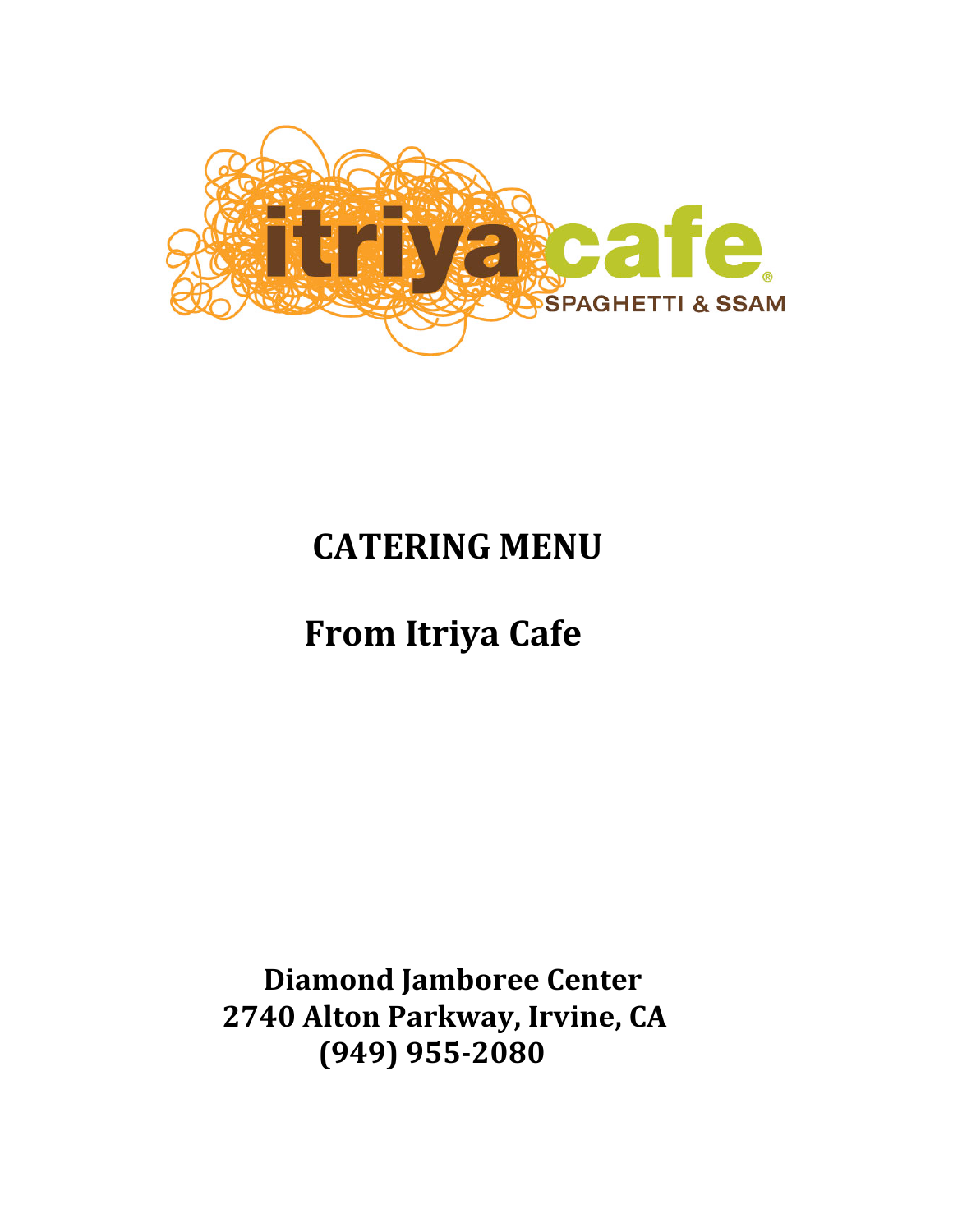

### **Creating a Catering Order is Easy!**

- **1) Determine the Date & Time**
- **2) Decide if it is for Pick Up or Delivery \*\* Delivery Minimum \$50 & within 5 mile radius**
- **3) Determine the Number of People & Plan Your Menu**

 **Call Itriya Cafe @ 949-955-2080**

**4) Your Order Will Be Ready When You Want!**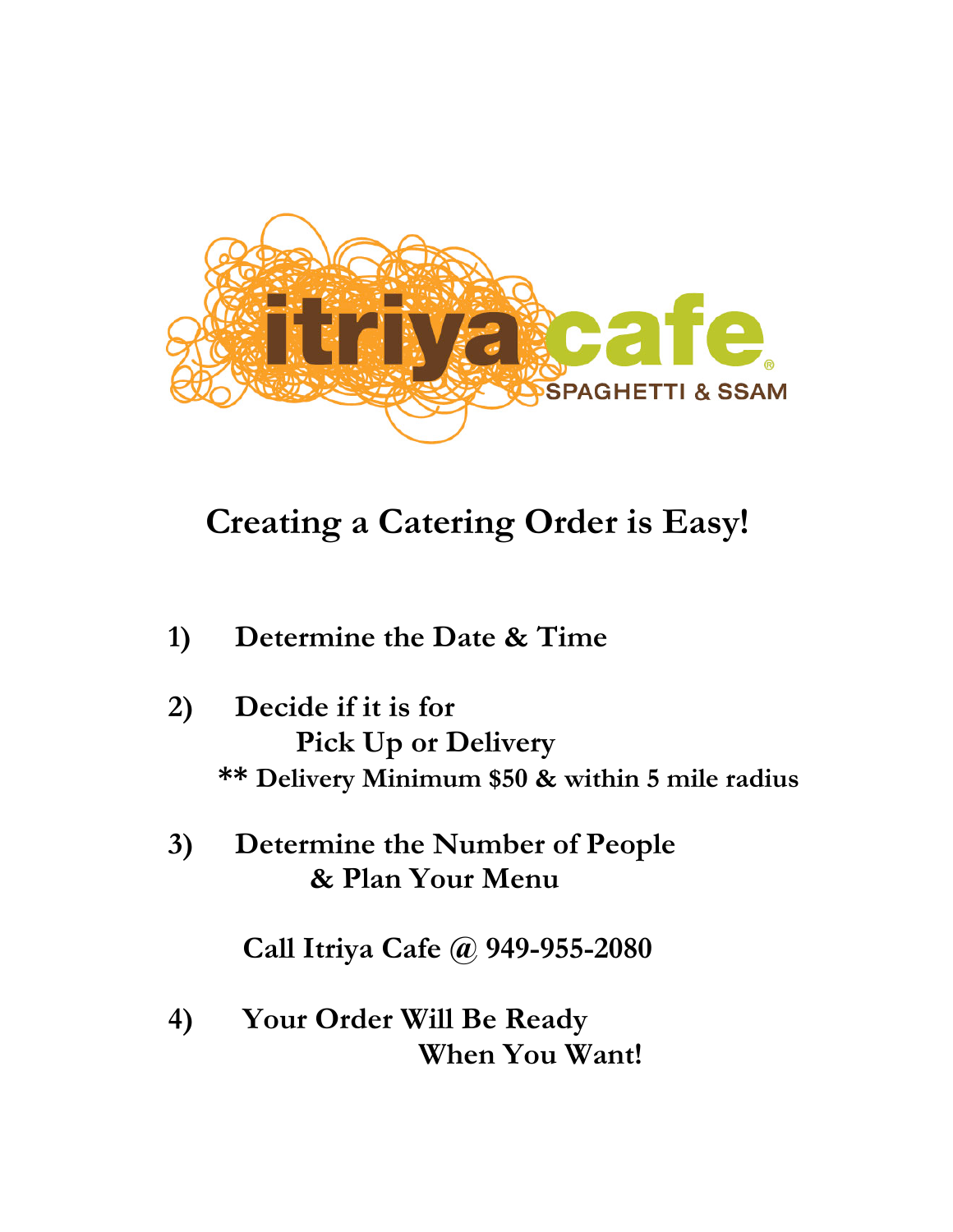

#### **SALAD & SSAM**

 **Cafe Salads - Choice of 2 (serves 8-10) Served with Itriya Cafe's Famous Rolls! \$40.00**

 **Asian Chicken Chop Salad The Mediterranian Salad Caesar Salad Organic Market Greens Salad Cold Pasta Salad Grilled Vegetable Salad**

 **Ssam Wraps 5 order minimum = 10 wraps \$25.00 BBQ Rib Eye \* Spicy Pork Shrimp \* Chicken \* Tofu**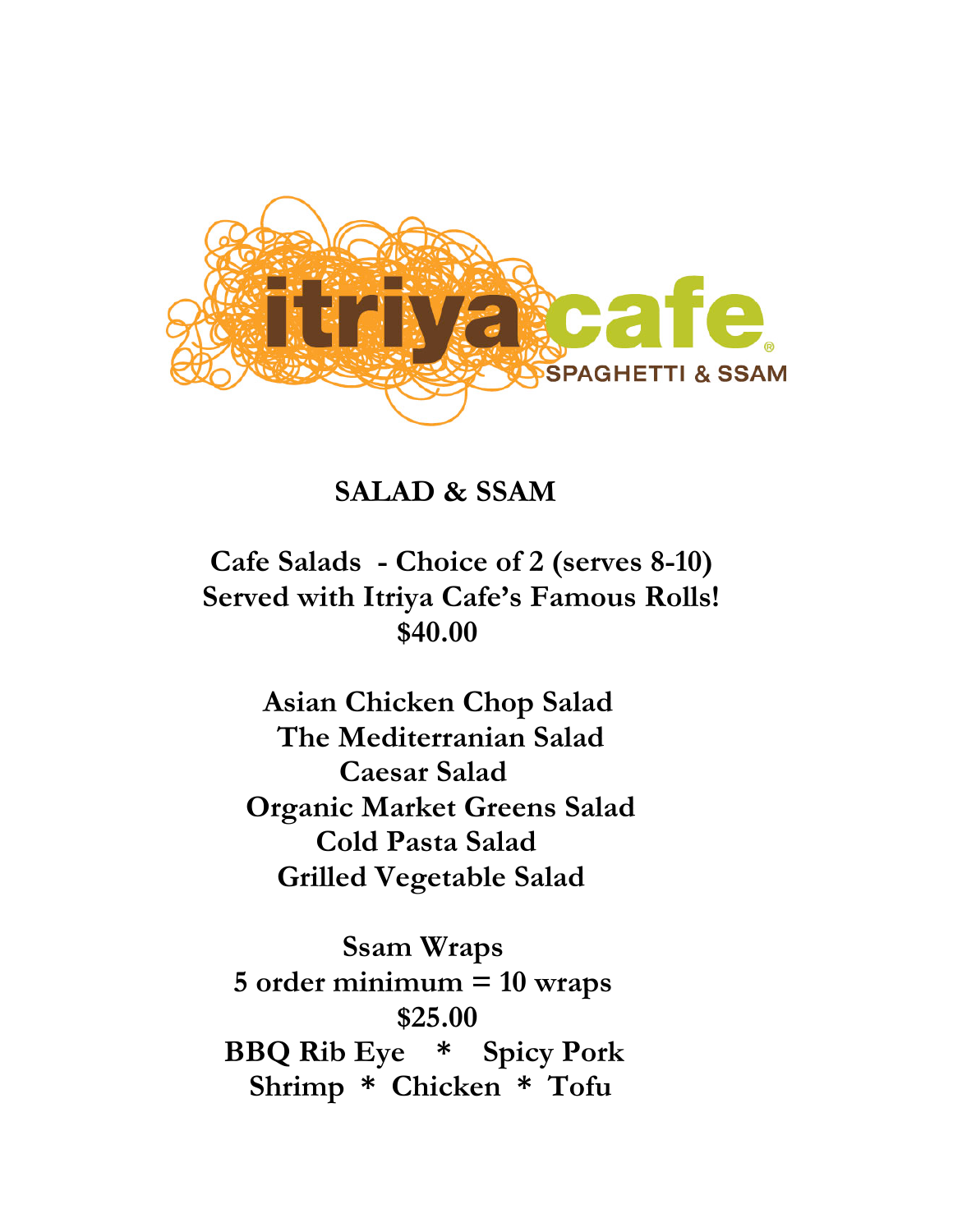#### **Junior Piada's \$65.00 for 10 wraps**

 **Folded Italian Wraps Thin pizza dough filled with spaghetti, assorted vegetables and a choice of one of the following:**

> **Spicy Pork \* BBQ Beef \* Grilled Chicken Vegetable \* Tofu**

 **The Signature Sandwich Package**

**Signature Half Sandwich, Crispy Roll, Caesar or Mixed Greens with Freshly Made Potato Chips** 

 **16 – Half Sandwiches (8 full) \$ 65**

 **32 – Half Sandwiches (16 full) \$125**

 **Signature Italian Sandwich Selections**

- **\* Chicken Parmesan Chicken Breast, Mozzarella Cheese and Fresh Tomato**
- **Chicken Alfredo Grilled chicken, Alfredo sauce, sauteed mushroom**
- **Meatball Parmesan Meatballs, marinara sauce, mozzarella cheese**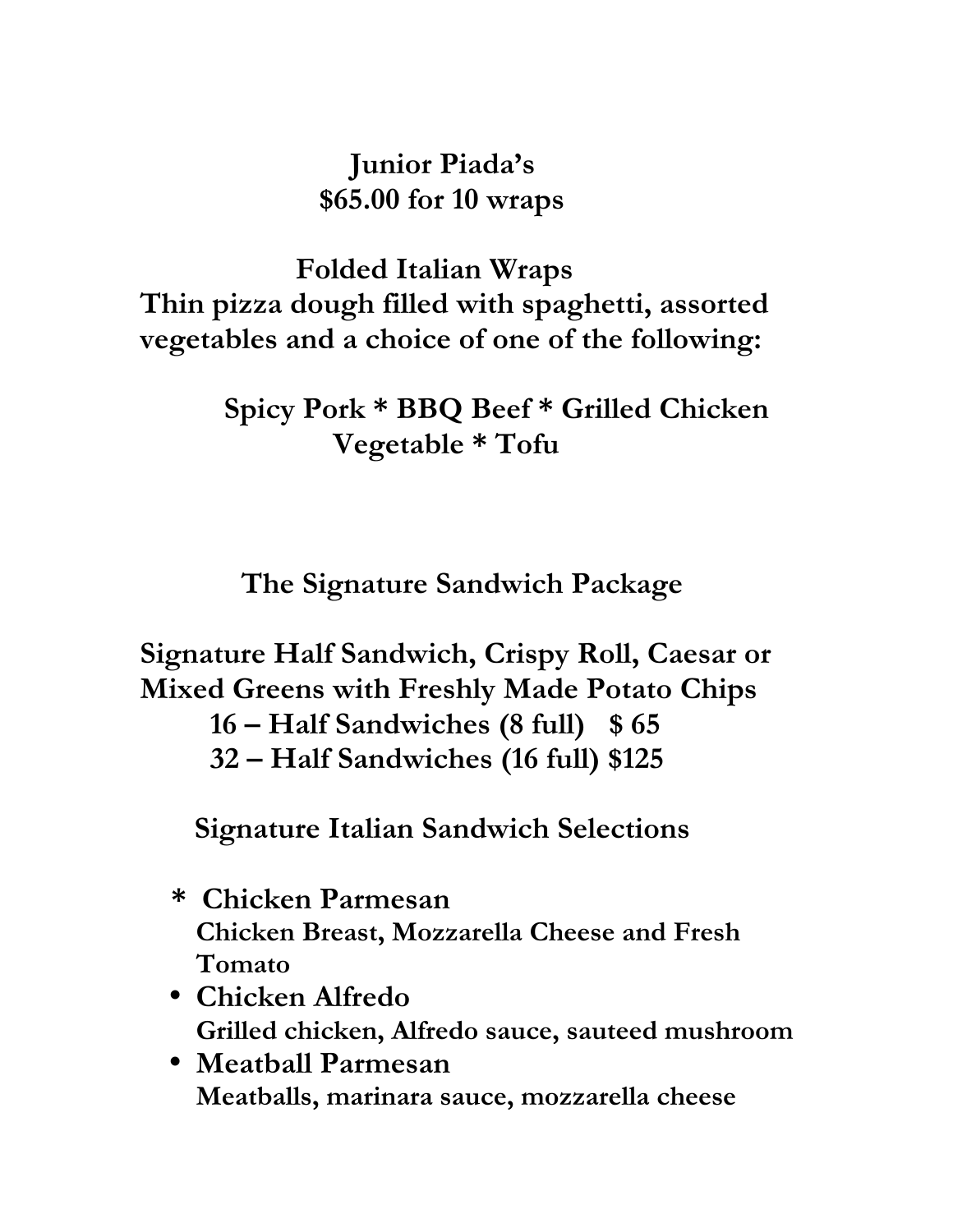- **Chicken Pesto Grilled chicken, Pesto sauce, parmesan, tomato & arugula**
- **Caprese – Tomato, Mozzarella, Basil**
- **Korean Cheese Steak BBQ Rib Eye, cheddar, sautéed onion, sweet peppers**
- **Eggplant Parmesan Baked eggplant, mozzarella cheese, marinara sauce**
- **Grilled Vegetables Assorted grilled vegetable**
- **Salami, Pepperoni, Mortadella with lettuce, tomato, peppers, olives**

#### **SIGNATURE FLATBREADS Personal Size – Any for 4 for \$28**

**Classic Cheese, Tomato, Basil & Mozzarella, Sweet Sausage & Mushroom, Pepperoni, Memphis BBQ Chicken, Korean BBQ Rib Eye, Zucchini, Eggplant & Feta Cheese**